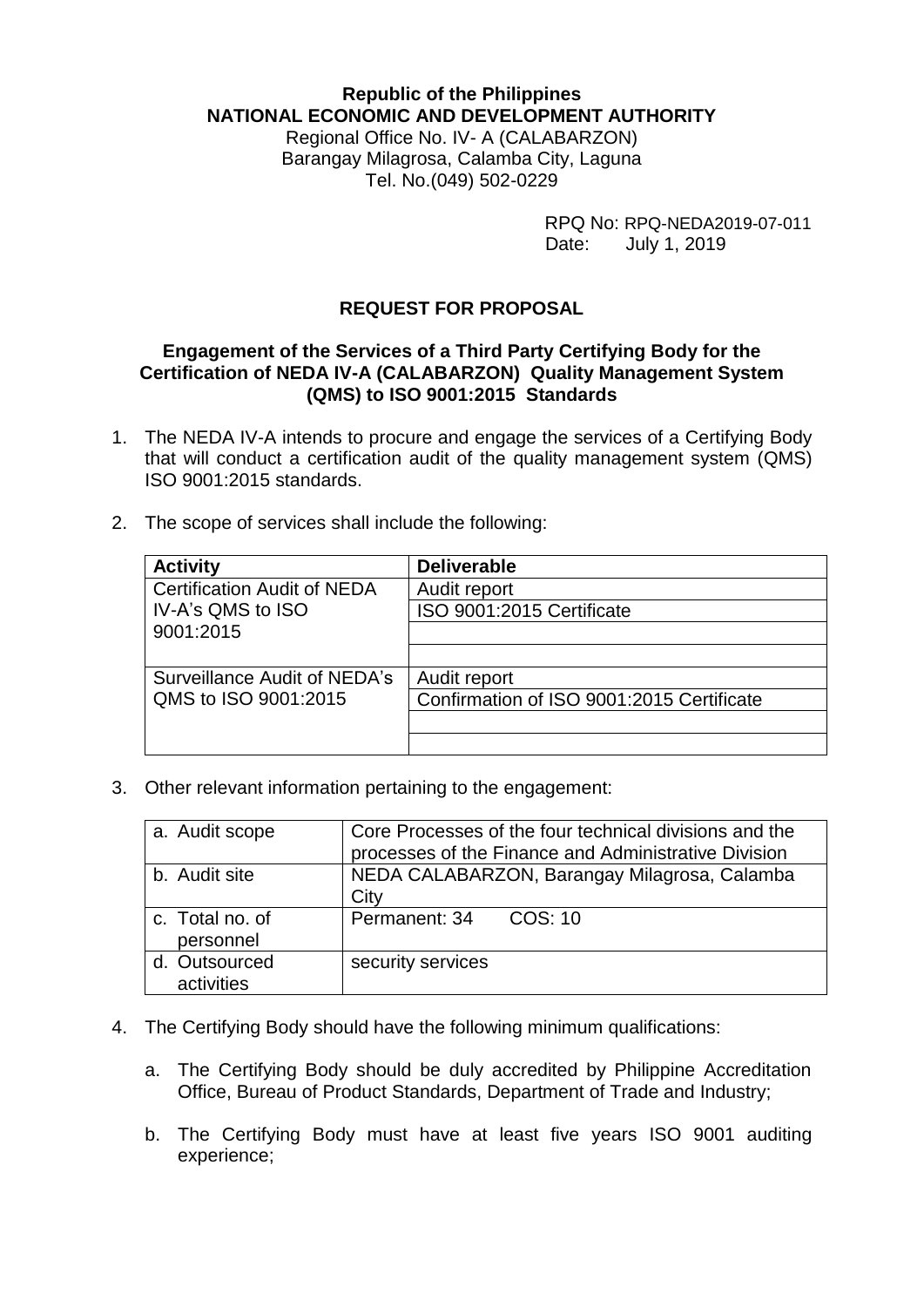- c. The Certifying Body must have conducted at least five (5) similar engagements within the last five (5) years, of which at least two (2) are for government institutions, with one (1) contract equivalent to at least 50% of the Approved Budget for the Contract (ABC) or two (2) similar contracts with an aggregate amount equivalent to at least 50% of the ABC.
- d. Its audit team should satisfy the following:
	- Consist of at least two auditors with actual hands-on experience on QMS who are qualified to conduct audits in the name of the Certifying Body.
	- At least one member with a minimum of three (3) years auditing experience.
	- At least one member with a minimum of one year ISO 9001 auditing experience.
	- At least one member with actual hands-on experience on the Government QMS Process.
	- All members with completed bachelor's degree.
- e. Must be duly registered with the Securities and Exchange Commission (SEC) or the Department of Trade and Industry (DTI) for sole proprietorship; and
- f. Must be duly registered with PhilGEPS.
- 5. The proponent is required to submit to NEDA IV-A copies of the following:
	- a. Accreditation from the Philippine Accreditation Office, Bureau of Product Standards, Department of Trade and Industry;
	- b. PhilGEPS registration;
	- c. SEC or DTI registration;
	- d. Mayor's/Business Permit;
	- e. Income/Business Tax Return;
	- f. Omnibus Sworn Statement;
	- g. Company Profile;
	- h. List of clients (with contact person and contact number), services rendered and contract amount;
	- i. Curriculum Vitae of Auditors to be assigned; and
	- j. Proposal.
- 6. Proposals shall be evaluated based on *Quality-Cost Based Evaluation (QCBE)*. The criteria and rating system for the selection of the winning certifying body are as follows:

| <b>Evaluation Criteria</b>                                        | Weight |
|-------------------------------------------------------------------|--------|
| <b>Technical Proposal</b>                                         |        |
| a. Applicable Experience and Track Record                         |        |
| - No. of years of experience (10%)                                |        |
| - Similar projects completed within the last five (5) years (10%) |        |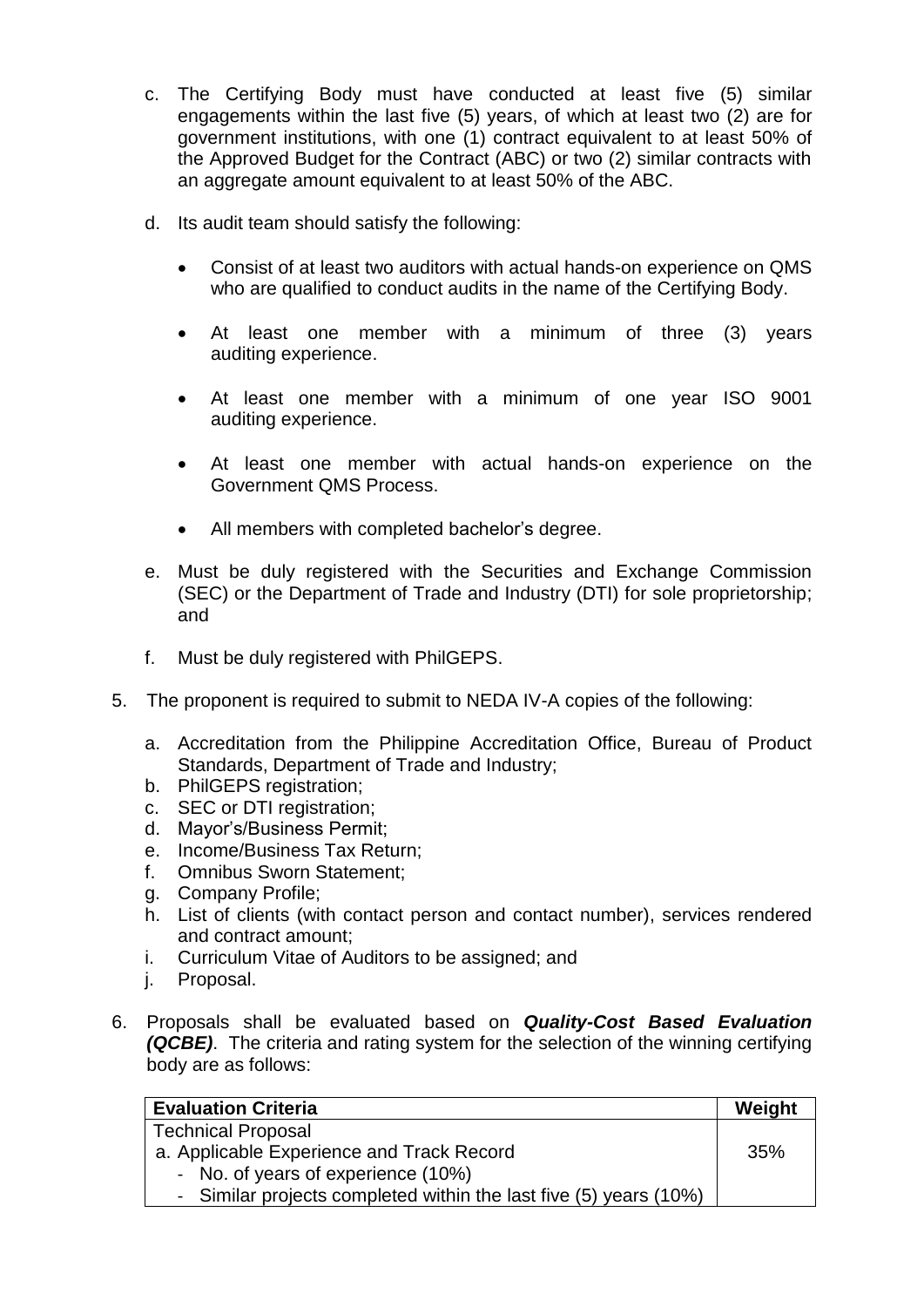| - Similar projects conducted for govt. institutions within the last<br>five $(5)$ years $(15%)$                                                                                                                                                                                                                                                                                                                                                            |      |
|------------------------------------------------------------------------------------------------------------------------------------------------------------------------------------------------------------------------------------------------------------------------------------------------------------------------------------------------------------------------------------------------------------------------------------------------------------|------|
| b. Qualification of Audit Team<br>- Audit team members with actual hands-on experience on<br>QMS who are qualified to conduct audits in the name of the<br>Certifying Body (10%)<br>- Audit team member/s with auditing experience (6%)<br>Audit team member/s with ISO 9001 auditing experience<br>$\blacksquare$<br>(7%)<br>- Audit team member/s with actual hands-on experience on the<br>Government QMS Process (7%)<br>- Educational attainment (5%) | 35%  |
| <b>Financial Proposal</b>                                                                                                                                                                                                                                                                                                                                                                                                                                  | 30%  |
| Total                                                                                                                                                                                                                                                                                                                                                                                                                                                      | 100% |

- 7. The Approved Budget for the Contract (ABC) for the project is Two Hundred Thousand Pesos (PHP 200,000.00) for the three (3) year audit cycle inclusive of all applicable taxes and fees. Financial proposals received in excess of the ABC shall be automatically rejected.
- 8. The contract shall be awarded to the Highest Rated Offer.
- 9. Payment shall be made in three (3) installments upon completion of each of the following milestones and submission of the required deliverables, to wit:

| <b>Activity/Deliverable</b> |                                                            | <b>Payment</b> |
|-----------------------------|------------------------------------------------------------|----------------|
|                             |                                                            |                |
|                             | a. After certification audit and issuance of ISO 9001:2015 | 50%            |
|                             | Certificate valid for three years                          |                |
|                             | b. After surveillance audit and confirmation of ISO        | 25%            |
|                             | 9001:2015 Certificate for the 1 <sup>st</sup> year         |                |
|                             | c. After surveillance audit and confirmation of ISO        | 25%            |
|                             | 9001:2015 Certificate for the 2 <sup>nd</sup> year         |                |

10. NEDA IV-A invites interested proponents to submit their proposals together with the required supporting documents in a sealed envelope to the address below on or before July 8, 2019, 12:00 noon.

## **LUIS G. BANUA**

Regional Director National Economic and Development Authority Region IV-A Barangay Milagrosa, Calamba City

11. NEDA IV-A reserves the right to reject any or all proposals, to waive any defect or informality thereon or minor deviations which do not affect the substance and validity of any or all of the proposals, and to annul the selection process and reject all proposals at any time prior to contract award, without thereby incurring any liability to the affected consultants.